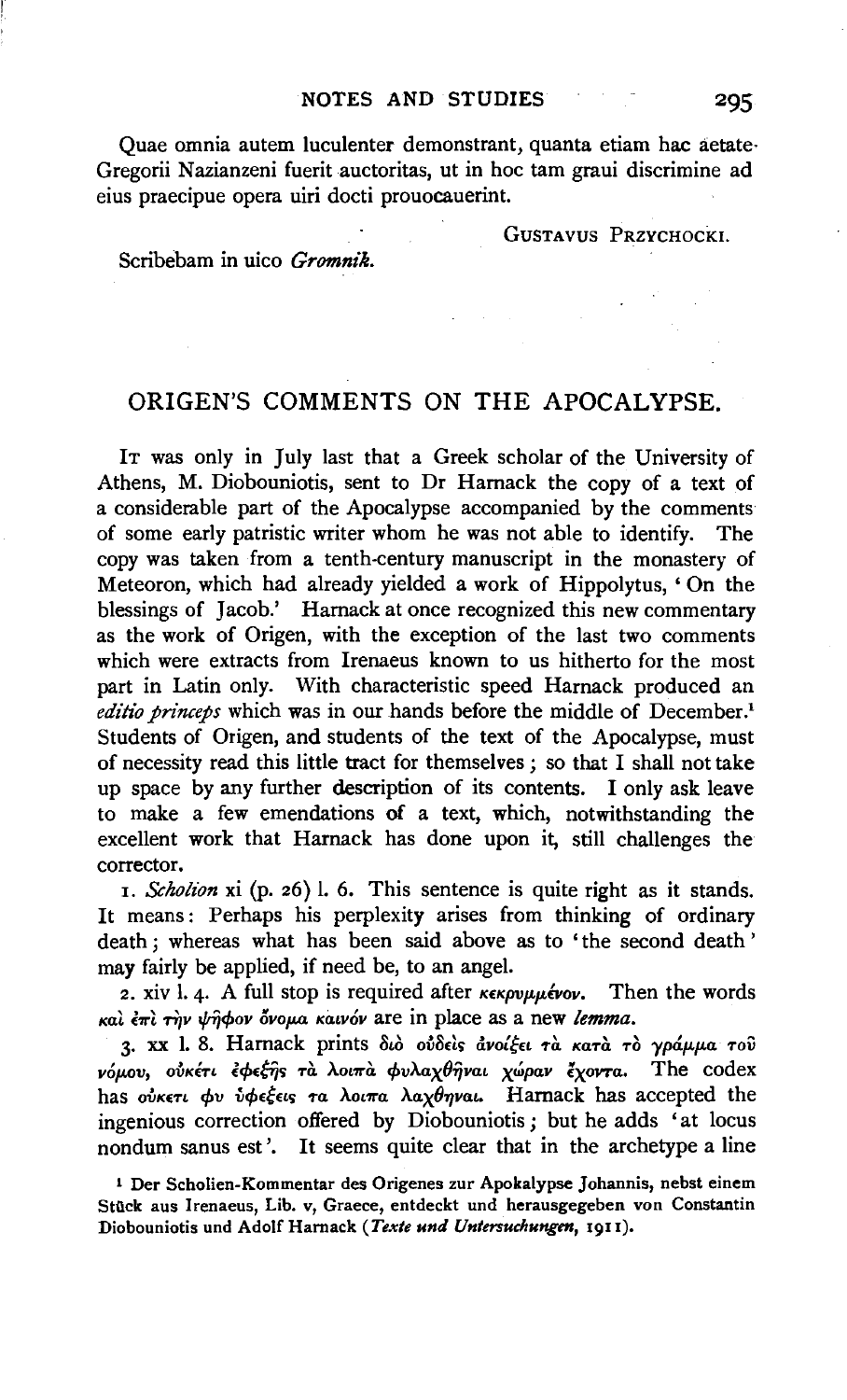ex cod. Cottoniano edita (ep. 6zos) admodum sit mutilata, haec uelim legas e codice Arundelliano descripta :-

' Mittit [ Ghinuccium intellege] copiam quorundam scriptorum Graecorum ex quodam volumine Gregorii Nazianzeni *ex bibliotheca pontijicis et ex illo banco, quod dz:Xerat Dominus Stokleus, in quo libro est z1la epistula, quae quaerebalur.* Et unus Graecus dixit, quod dicta scripta non continebant quae quaerebamus, tamen quod faciunt aliquid contra adversarios nostros, sed tutius istic, quam hie veritas epistulae interpretabitur [!], cuius etiam exemplum misi ad dominum Crocum.'

Quae tamen noua et sane mira 'epistula'<sup>1</sup> e duobus constat capitibus : <sup>\*</sup>Επαινοι γυναικῶν et <sup>\*</sup>Επαινοι ἀνδρὸς καὶ γυναικὸς ὁμοζύγων, atque accuratius examinata non nisi cento quidam e Gregorii Nazianzeni orationibus *conjlatus* apparet. Nam haec uelim uideas, quae ex. c. ex ipso principio profero: Είς δύο ταύτα διηρημένου πασί τού βίου...δημιουργείται πρός *dpm}v* = *Or.* 8 (Migne P.G. xxxv) col. 797 A-B+ *Oll XPva-6s lK£lV7Jv ξκόσμησεν* . . . και δνειδος το *αισχύνεσθαι* = *Or.* eadem I. 1. col. 800 B-801 A + *'EK£lV7J p.£v aAAWV yvvatKWV KaAA£L* • • • *8t'* dAA~AWV *Kparuvova-a*   $= Or. 18$  (Migne *ibid.*) col. 993 c-996 A + *Kal ol Ta per Tips peyalotfroxla<; TotavTa* • • • *Twv y£VVaLOTttTwv dv8ptKwnpa* = *Or.* 8, col. 8o4 B-e, et q. s.

Quid si etiam codicem Vaticanum, e quo haec essent descripta, inuenisse contigit? Hic est codex Vat. 485 s. xiii, qui titulo 'Collecta B. Gregorii Nazianzeni et Maximi' denotatus, *Anthologiam* continet *Gregorianam*, in qua (in capitibus  $v\bar{\epsilon}$ - $v\bar{5}$ , pl. 88b-90b) eadem prorsus atque in codice Arundelliano extant.<sup>2</sup> Itaque uides nescioquem—caue ne Crocum putes-lucri fortasse faciendi studio ductum, haec ex libro Vaticano excerpsisse atque iis, qui Gregorianas quaererent epistulas, pro uera Nazianzeni epistula obtrusisse, aut saltem obtrudere studuisse.

<sup>1</sup> Cf. [Forshall, J.] *Catal. of MSS in the Brit. Mus.* New series [London] vol. i: The Arundel MSS 1834, p. 40: *'De hoc opusculo nihil traditur in editione operum Gregorii Nasianseni* Parisiis impressa a. 1 788 studio Monachorum S. Mauri.' Minime mirum id quidem.

<sup>2</sup> De hoc codice aliisque duobus a me examinatis, qui eandem contineant Anthologiam, u. Przychocki *Eos* xvi (1910) pp. 109-114 (cf. supra, p. 286 adn. 9). Cum autem reliqui duo codices (Pii 11 *7,* Vat. gr. 484) posteriore demum saeculi xvi dimidio essent exarati, codicis Vat. 485 solius hie rationem esse habendam suspicabar. Quam coniecturam Monsignor I. Mercati, a me rogatus, ut est eximia comitate, per litteras ad me missas ad certum redegit. Qui uir doctus praeterea hunc codicem a Sixti IV temporibus (1471-1484) re uera 'in tertio banco' fuisse asseruatum benigne me docuit. Aperte autem conspirant, quae de Platina, Sixti IV Biblio· thecario, in libro *Acta litteraria ex manuscriptis eruta atque collecta cura Burcardi Gotthe/jfii Struvvii* fasc. IV, Ienae 1706, p. 10, sunt dicta: 'Dividit Platina libros. secundum banca sive repositoria, ita, ut primum *bancum* contineat Biblia . . . . ter*tium* alia adhuc Augustini, Ambrogii, B. *Gngonl •* •• .'